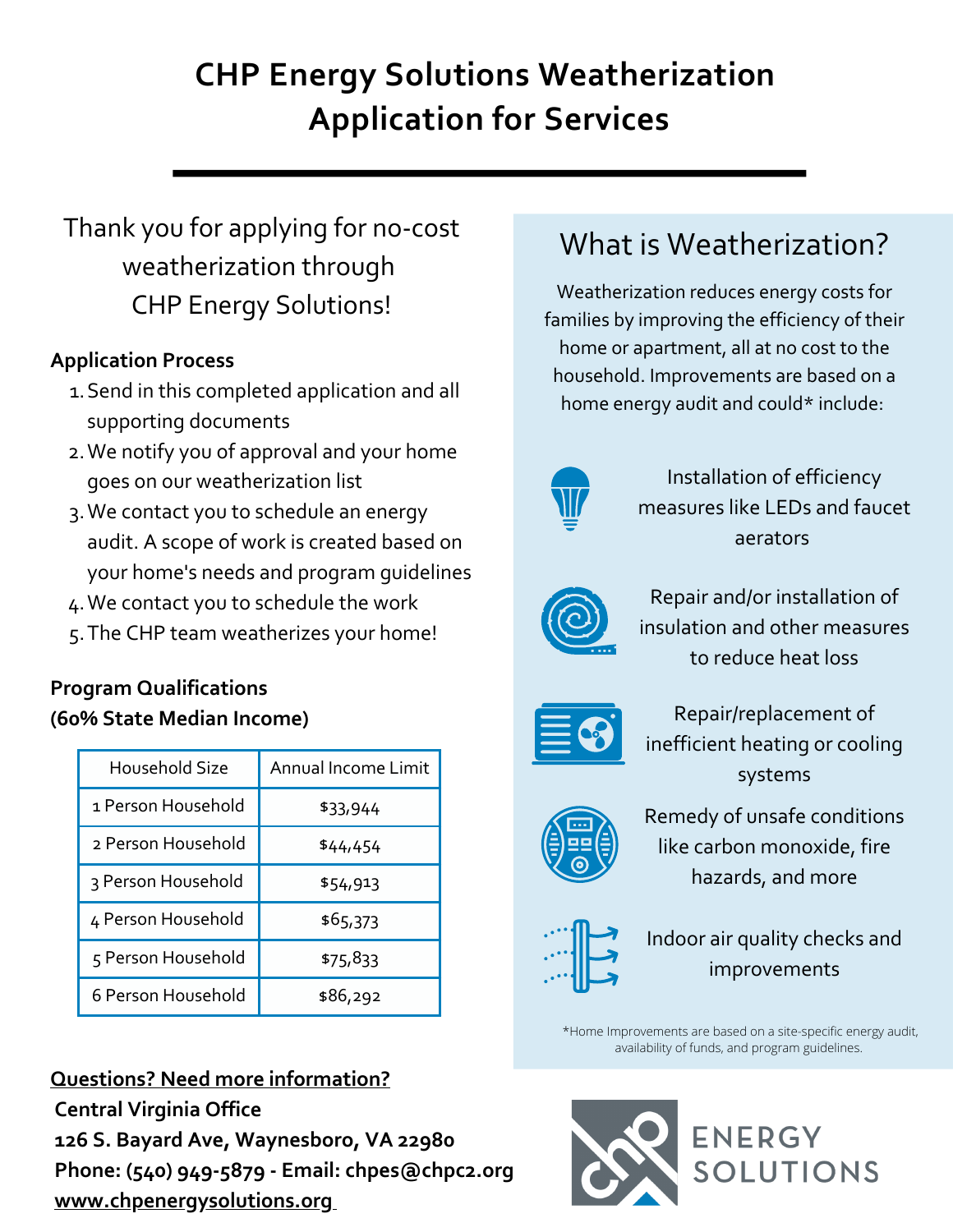

## **Application for Services**

 *Central Virginia Office 126 S. Bayard Ave. Waynesboro, VA 22980 Phone: (540) 949-5879, Fax: (540) 949-9021, 711 (TTY/TDD) Email: chpes@chpc2.org*

# **Use the following checklist to complete the application**

| Complete Pages 1 through 3 (Including Signed Agreement by owner and/or tenant - Page 3)                                                                                                                                                              |                                                                                  |                     |                      |                            |                                  |  |
|------------------------------------------------------------------------------------------------------------------------------------------------------------------------------------------------------------------------------------------------------|----------------------------------------------------------------------------------|---------------------|----------------------|----------------------------|----------------------------------|--|
| Proof of Income for all household members<br>- Paystubs or letter from employer (Need at least a month of paystubs from all jobs held in last 12 months)<br>- Notarized Statement if member 18+ has had inconsistent or no income for past 12 months |                                                                                  |                     |                      |                            |                                  |  |
| Proof of Social Security, TANF, and/or Retirement Benefits (If applicable in the last 12 months)<br>- Copy of Benefit Statement or bank statement showing direct deposit of benefit                                                                  |                                                                                  |                     |                      |                            |                                  |  |
| Proof of Department of Social Services Energy Assistance Benefits (If applicable in the last 12 months)                                                                                                                                              |                                                                                  |                     |                      |                            |                                  |  |
| - Copy of Statement for COOLING Assistance, CRISIS Assistance, or FUEL Assistance                                                                                                                                                                    |                                                                                  |                     |                      |                            |                                  |  |
| <b>Proof of Ownership</b><br>- DMV Title or Personal Property Tax Bill<br>- Deed or Real Estate Tax Bill                                                                                                                                             | <b>Meter and Usage</b><br>Current Billing Days: 30<br>illable Usage<br>Total kWh | 12/15-01/14<br>1254 | <b>Usage History</b> | Yr<br>21<br>21<br>21<br>21 | kWh<br>838<br>805<br>981<br>1415 |  |

#### **Completed Application? Mail to the address above or email to chpes@chpc2.org. Thanks!**

# **CHP Energy Solutions Weatherization Assistance Program Selection Procedures for Prioritizing Services**

CHP Energy Solutions, unless otherwise prohibited by its funding sources, considers the following situations as priority:

- Energy related crisis
- Disabled individual in the household
- A child 17 or younger in the household

DO NOT SEND RECEIPTS OF PAYMENTS

- A person 60 or older in the household
- Length of time an approved application is on the waiting list

This policy is in accordance with the current guidance from the Department of Housing and Community Development. Prioritization procedures will follow the policy that is in effect at the time of an application's approval.





*Checklist & Prioritization Revised May 2022*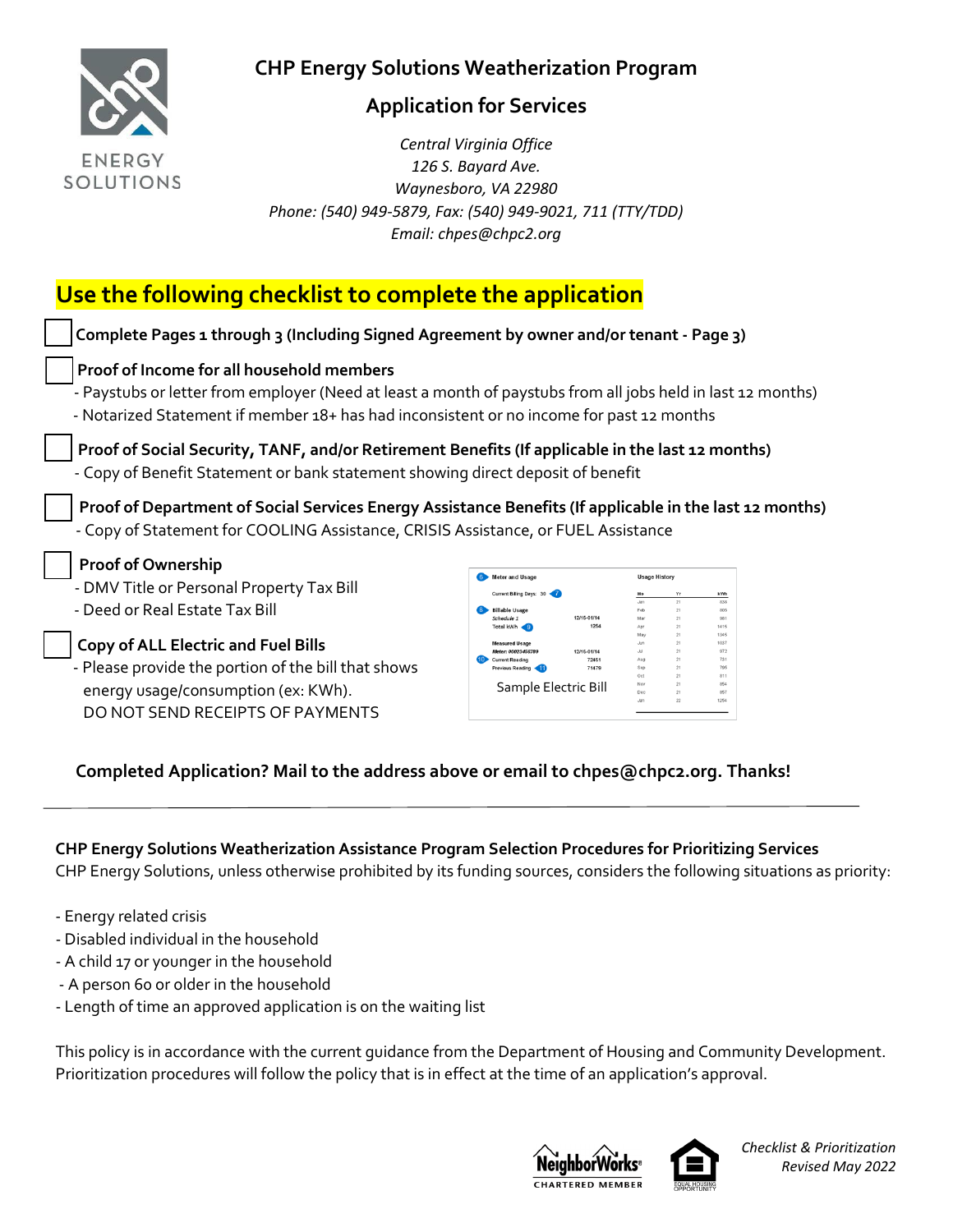

# **Application for Services**

 *Central Virginia Office 126 S. Bayard Ave. Waynesboro, VA 22980 Phone: (540) 949-5879, Fax: (540) 949-9021, 711 (TTY/TDD) Email: chpes@chpc2.org*

#### **Household Information**

| Street                                                                                                                  | City/Town | County                                                                          | Zip |
|-------------------------------------------------------------------------------------------------------------------------|-----------|---------------------------------------------------------------------------------|-----|
| How long have you lived at this address? ____________ Female head of household? Yes_____ No_____                        |           |                                                                                 |     |
|                                                                                                                         |           | Please be specific. This helps us build our outreach and serve more households! |     |
| <b>Contact Information</b>                                                                                              |           |                                                                                 |     |
|                                                                                                                         |           |                                                                                 |     |
|                                                                                                                         |           |                                                                                 |     |
| Home Information                                                                                                        |           |                                                                                 |     |
| Home Type: Mobile (Trailer): _______ Site (Stick) Built: ______ Townhome: ______ Condo: ______ Duplex: ______           |           |                                                                                 |     |
| Year Built: _______________ If Mobile, do you lease the land? Yes _____ No_____                                         |           |                                                                                 |     |
| Ownership: Rent: _____ Own: _____ Rent to Own: _____                                                                    |           |                                                                                 |     |
|                                                                                                                         |           |                                                                                 |     |
|                                                                                                                         |           |                                                                                 |     |
| <b>Home Energy</b>                                                                                                      |           |                                                                                 |     |
| What is the MAIN system you use to heat your home?                                                                      |           |                                                                                 |     |
| Baseboard: _____ Furnace: _____ Heat Pump: _____ Boiler: _____ Wood Stove: _____ Space Heater: _____ Other: ___________ |           |                                                                                 |     |
|                                                                                                                         |           |                                                                                 |     |
| What is the main fuel for heating your home? Gas: ______ Electric: ______ Other: _______                                |           |                                                                                 |     |
| What is the MAIN way you cool your home?                                                                                |           |                                                                                 |     |
| Central AC: Window AC Units: White Mini Splits: Wher: Western McContral AC:                                             |           |                                                                                 |     |
| How is your water heated? Electric: ______ Gas: ____                                                                    |           |                                                                                 |     |



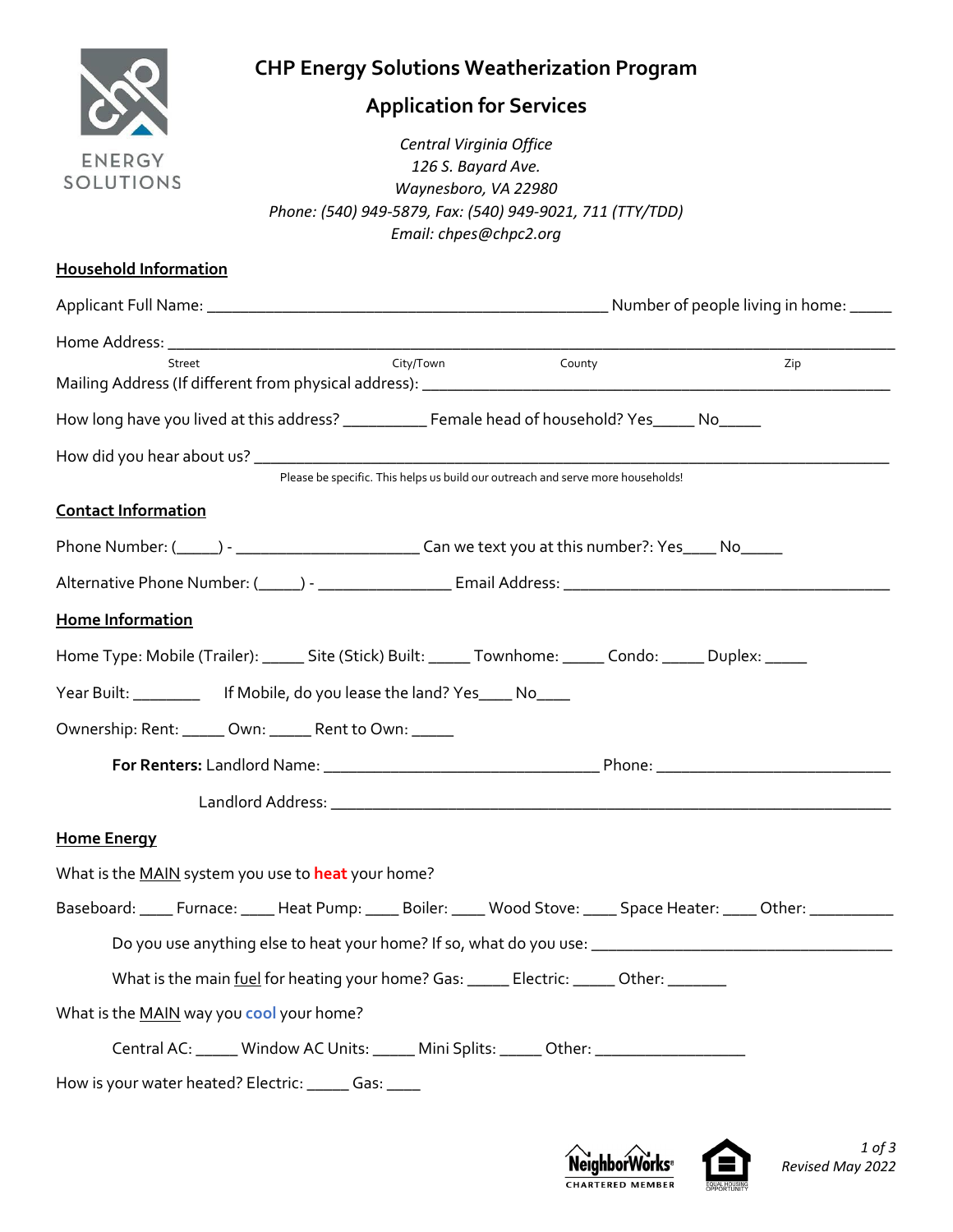

## **Application for Services**

#### *Central Virginia Office 126 S. Bayard Ave. Waynesboro, VA 22980 Phone: (540) 949-5879, Fax: (540) 949-9021, 711 (TTY/TDD) Email: chpes@chpc2.org*

Please provide information below for **EACH** member of your household. If a household member does not have an income, write n/a.

| <b>Household Member Full</b><br>Name                                      | Gender | Date of<br><b>Birth</b> | <b>Relation to</b><br>Applicant* | <b>Disabled</b><br>(Yes/No) | Source of Income<br>(Employer, SSI, or n/a) | Annual Salary or Hourly<br>Rate + Hours |
|---------------------------------------------------------------------------|--------|-------------------------|----------------------------------|-----------------------------|---------------------------------------------|-----------------------------------------|
| Applicant:                                                                |        |                         | Self                             |                             |                                             |                                         |
|                                                                           |        |                         |                                  |                             |                                             |                                         |
|                                                                           |        |                         |                                  |                             |                                             |                                         |
|                                                                           |        |                         |                                  |                             |                                             |                                         |
|                                                                           |        |                         |                                  |                             |                                             |                                         |
|                                                                           |        |                         |                                  |                             |                                             |                                         |
|                                                                           |        |                         |                                  |                             |                                             |                                         |
|                                                                           |        |                         |                                  |                             |                                             |                                         |
| *Spouse - Child - Grandchild - Parent - Grandparent - Other - Not related |        |                         |                                  |                             |                                             | Annual Household Income                 |
| (Office Use) Area Median Income:                                          |        |                         |                                  |                             |                                             |                                         |

One month of paystubs is required for any and all jobs held in the last 12 months. If a household member 18 years and older listed above has NOT had any source of income for the previous 12 months, or if any of the income is inconsistent, a notarized statement must be provided.

#### **Application Assistance**

| Are you completing this application on behalf of the applicant? If so please provide your contact information below: |                  |              |
|----------------------------------------------------------------------------------------------------------------------|------------------|--------------|
| Name:                                                                                                                | Agency/Relation: | Phone/Email: |

#### **Applicant Certification**

Applicant's signature below authorizes release of any information in support of this application to or from other organizations from which the applicant has or may request assistance. The applicant certifies that the information is true, accurate and complete to the best of the applicant's knowledge and understands that false information may result in breaking the law and could result in prosecution.

Signature: **\_\_\_\_\_\_\_\_\_\_\_\_\_\_\_\_\_\_\_\_\_\_\_\_\_\_\_\_\_\_\_\_\_\_\_\_\_\_\_\_\_\_\_\_\_\_\_**Date: **\_\_\_\_\_\_\_\_\_\_\_\_\_\_\_\_\_\_**